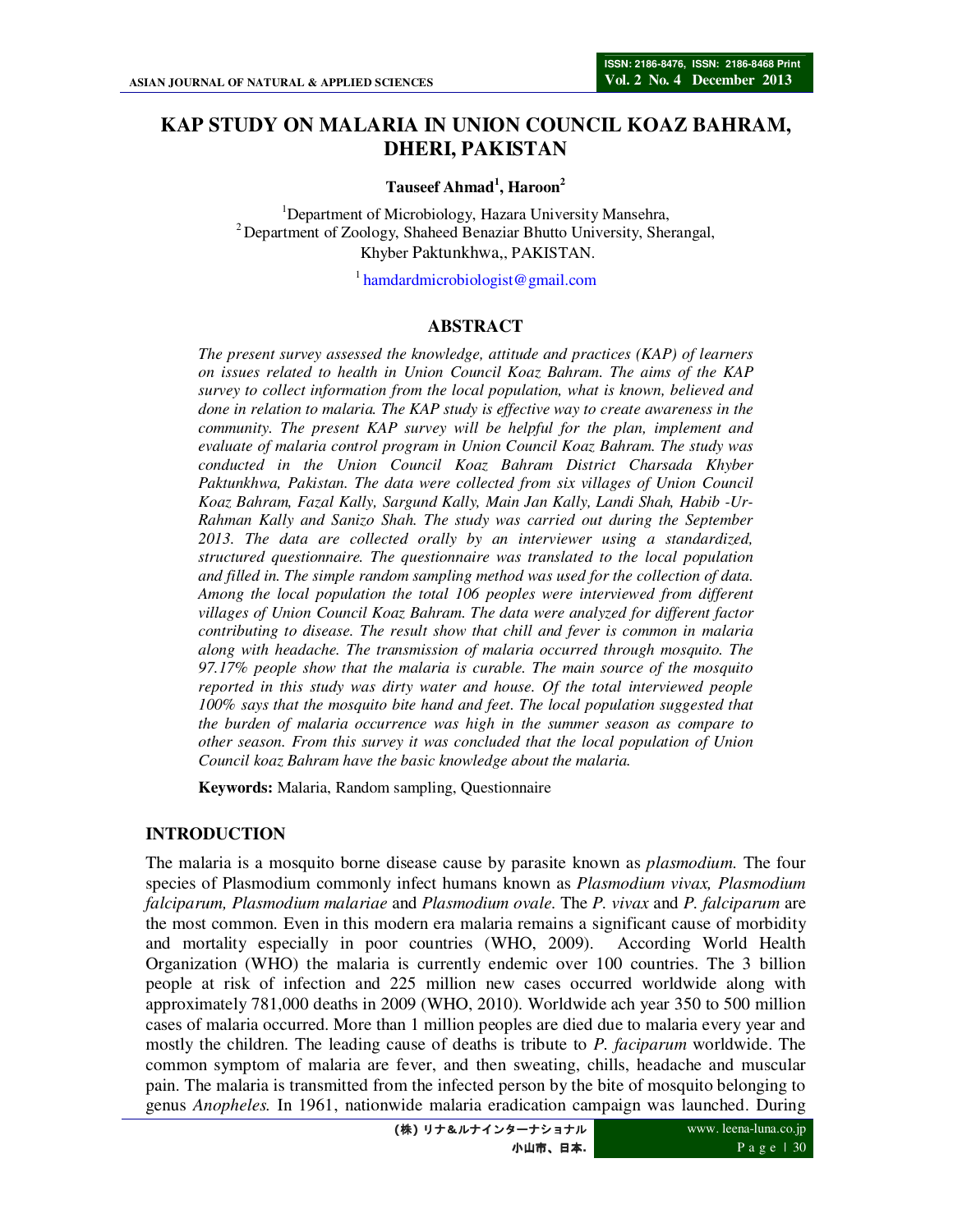1960s, the malaria was nearly eliminated from Pakistan. But unfortunately the malaria is reemerged in 1970s, reaching epidemic proportion in 1972-73, due to administrative constraints, financial and misadventure. And then strategy switched from eradication to control in 1975. Approximately 150 million (97%) of the Pakistani population is at risk reported by WHO, while 1.6 cases occur per year (WHO, 2002; Asif, 2008; WHO, 2006- 2010).

During the last ten years the incidence of malaria strikingly increased. Since, for long time malaria is a major public health of Pakistan. In 2001, Pakistan joins the global control strategy Roll Back Malaria (RBM), but the result is not promising (Roll Back Malaria, 2002a; Roll Back Malaria, 2002b; Asif, 2008). Most of the peoples don't know about the malaria and its control program. For the control of malaria along with drug and vaccine the education of the community regarding the disease and effective vector control cannot be ignored (Khan *et al.,* 2010). By the use of mass media and other forums should need to mobilize community education regarding the disease.

# **MATERIALS AND METHODS**

#### **Study location**

 Based on the history of malaria the present study was conducted in Union Council Koaz Bahram District Charsada Khyber Paktunkhwa, Pakistan.

#### **Villages**

The villages include Fazal Kally, Sargund Kally, Main Jan Kally, Landi Shah, Habib -Ur-Rahman Kally and Sanizo Shah.

#### **Duration of study**

The study was carried in September 2013. The people were interviewed during the time 9:00 AM to 5:00 PM.

## **Data collection**

 A descriptive study was design for the collecting of knowledge, attitude and practice (KAP) on malaria among the local population of Union Council Koaz Bahram. For the collection of data a standard and structured questionnaire were used. To collect fact on demographic characteristics (sex, age, education, marital status, and monthly income) people's knowledge about malaria and its vector and practice using close and open ended question. The local populations were interviewed by using the simple random method. The data were collected on paper.

#### **Analysis of data**

After collection of data the raw data were compiling, and analyzed for the KAP study.



**(**株**)** リナ&ルナインターナショナル 小山市、日本**.**

www. leena-luna.co.jp P a g e | 31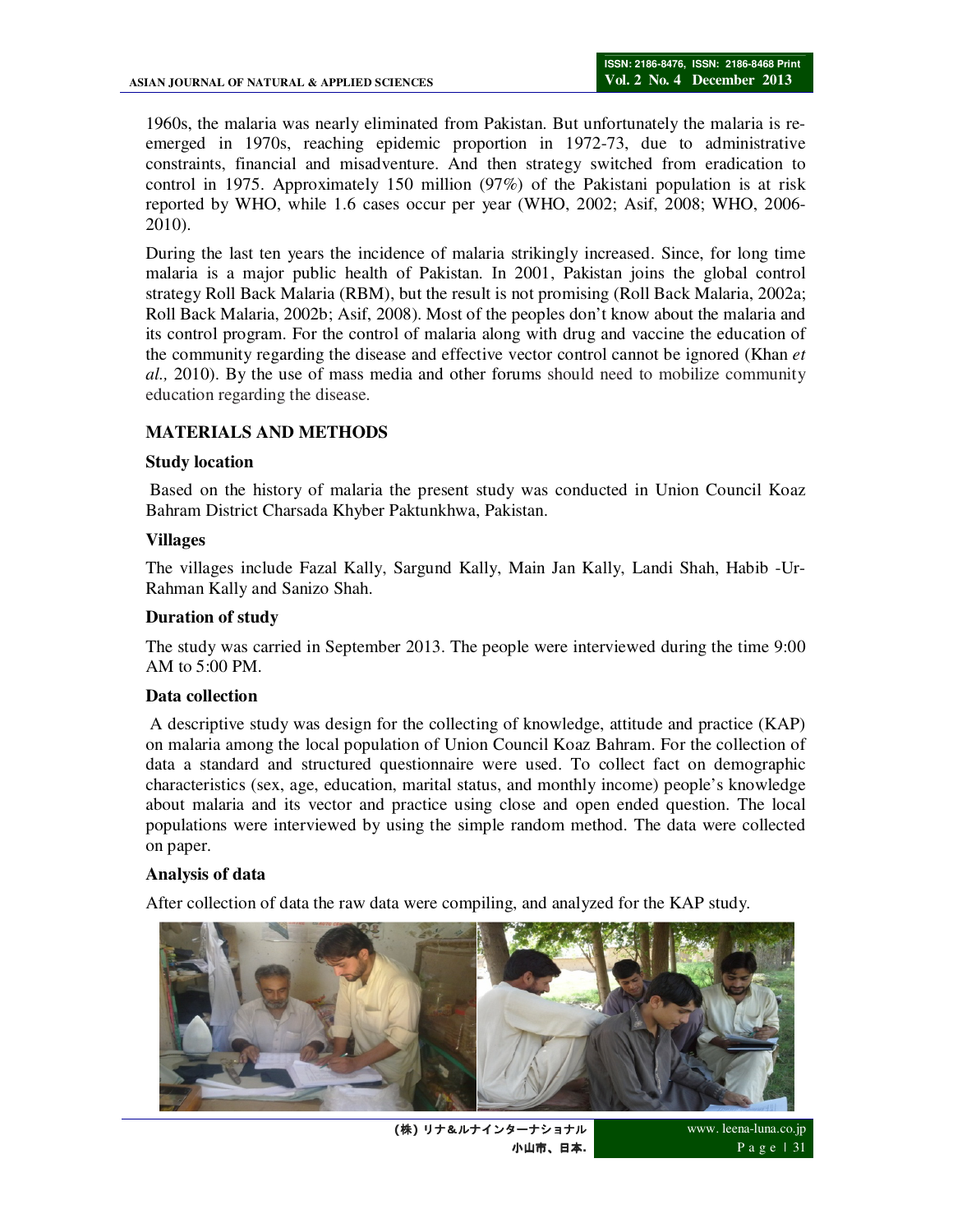Pictures: Data collecting from the local population of Union Council Koaz Bahram

# **RESULTS AND DISCUSSION**

A total 106 peoples were interviewed for the KAP study on malaria in Union Council Koaz Bahram during September 2013. The 27 peoples were interviewed from Fazal Kally, 24 from Sargand Kally, 21 from Mian Jan Kally, 19 from Landi Shah, 10 from Habib- Ur- Rahman Kally and 5 respondents were from Sanizo Shah Kally (Figure 1).





Of the total interviewed peoples  $104$  (98.11%) were male and 2 (1.89%) were female as shown in figure 2.



Figure 2. Gender wise distribution of respondent

The local population was interviewed for different factor demographic characteristics, factor contributing the disease, spread of disease and prevention of disease. The local population was divided in to three group age group 1: 0-14 years, age group 2: 15-44 years and age group 3: >45 years. The study shows that the majority of peoples belong to age group 2: 84/106 (79.24%) follow by age group 3: 14/106 (13.21%) and age group 1: 8/106 (7.55%) as shown in figure 3.







www. leena-luna.co.jp P a g e | 32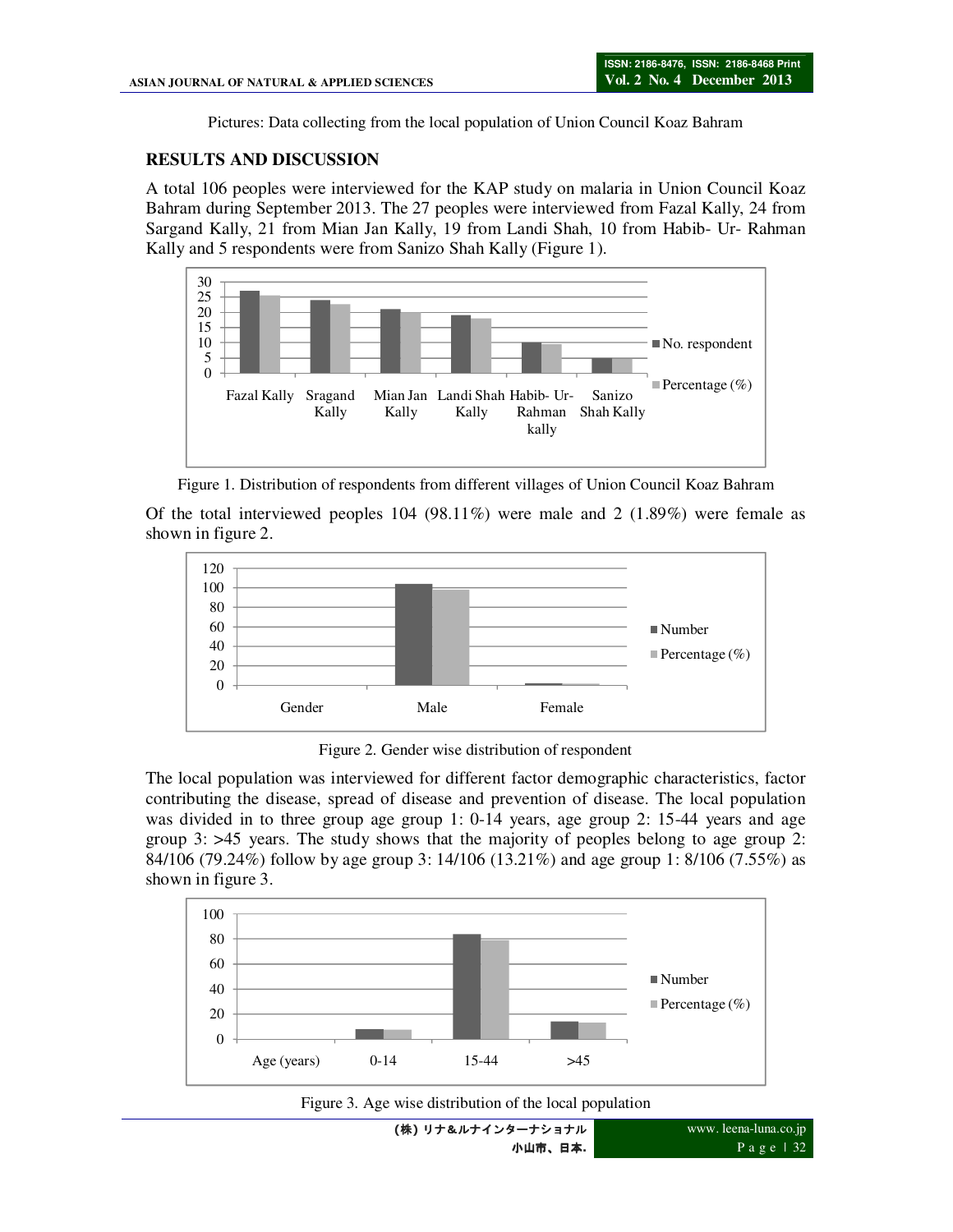The demographic characteristic of the area show that 45/106 (42.45%) are uneducated while the 61/106 (57.55%) were educated. Out of the total educated population the 17/61 (27.87%) are matriculate, 19/61 (31.15%) intermediate, 14/61 (22.95%) are graduate and 11/61 (18.03%) were master degree holder (Figure 4).



Figure 4. Educational status of the local population

Where the occupation is concern the majority peoples were Students 32.08% followed by Private 29.24%, Farmer 28.30, Teacher 8.49% and House wife are 1.89%. In the present study the socioeconomic condition of the local population were also considered which show the majority of peoples (46.23%) have 11000-25000 PKR monthly income followed by peoples have 10000 PKR (27.36%) and those who have their monthly income is >25000 were  $(26.41\%)$  as shown in figure 5.



Figure 5. Occupation and monthly income of the respondent

The result of the current study shows that the 100/106 (94.34%) peoples of Union Council Koaz Bahram known three or more than three symptom of malaria while the 6/106 (5.66%) peoples have known two symptom of malaria while none of them were recorded to know one symptom of malaria. The chill and fever are the most common symptom of malaria reported in the present study. The 105/106 (99.06%) of the respondent answer that chill is common in malaria followed by fever 104/106 (98.11%), headache 92/106 (86.79%), Arthralgis 18/106 (16.98%) and malaise 15/106 (14.15%) as shown in figure 6.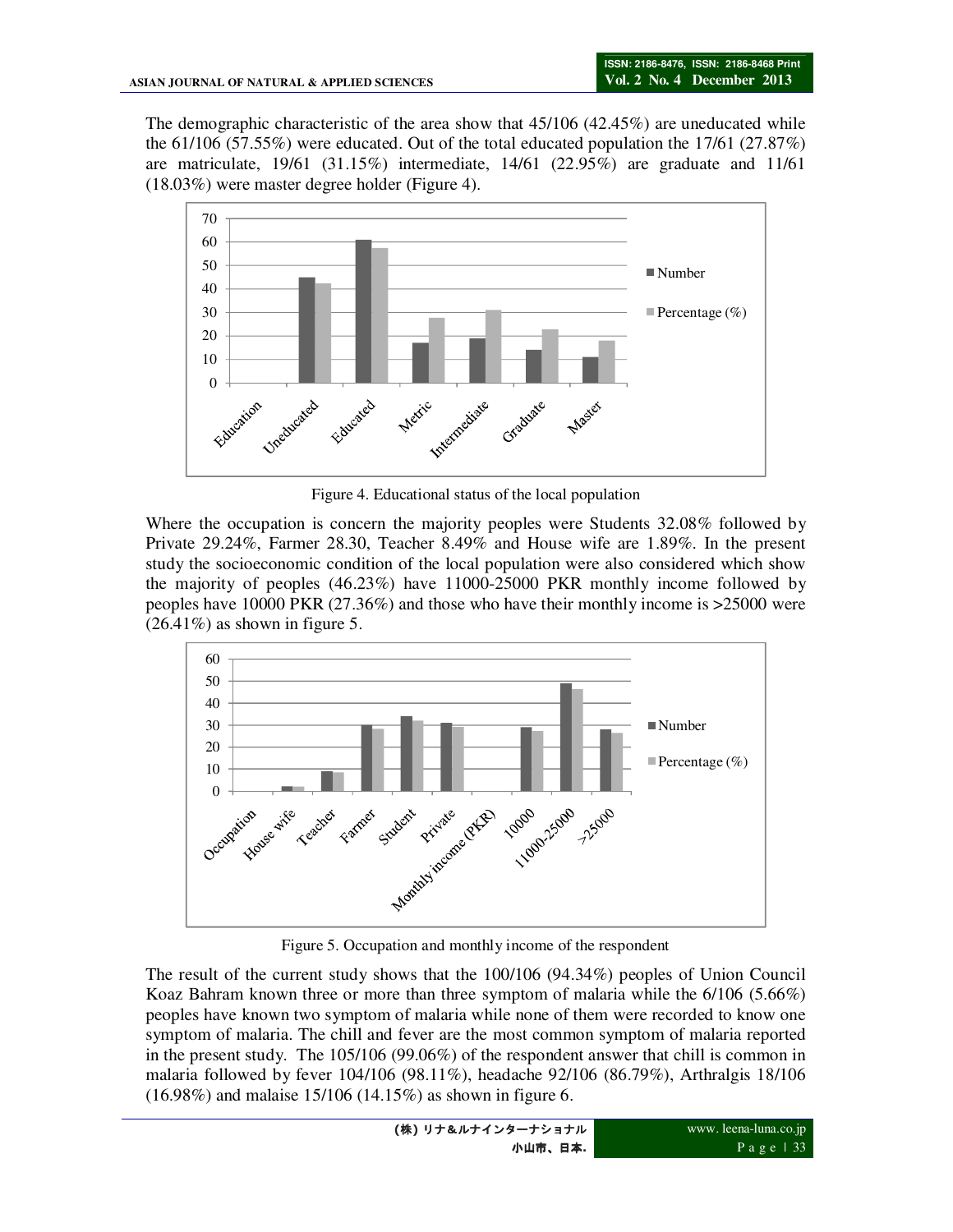

Figure 6. Knowledge of the symptom of malaria

The local population of Union Council Koaz Bahram show good response against the knowledge about the transmission and prevention of malaria. Out of total interviewed population 106/106 (100%) peoples give answer that the transmission of malaria is occurred through mosquito while one (0.94%) of them also stated that the transmission of malaria is occurred through water as shown in figure 6. While the 101/106 (95.28%) population of Union Council Koaz Bahram stated that by the use of chemical the malaria can prevent. Among of the interviewed 6/106 (5.66%) respondent give answer by the use of mosquito nets and others the malaria can prevent. The 103/106 (97.17%) local population says that the malaria is a curable disease while the 3/106 (2.83%) people of the local community says that the malaria is not curable (Figure 7).



Figure 7. Knowledge about the transmission and prevention of malaria

The result of the current study shows that the mosquito spread the malaria and dengue as shown in figure 8.



Figure 8. Knowledge about diseases spread by mosquito

**(**株**)** リナ&ルナインターナショナル 小山市、日本**.**

www. leena-luna.co.jp P a g e | 34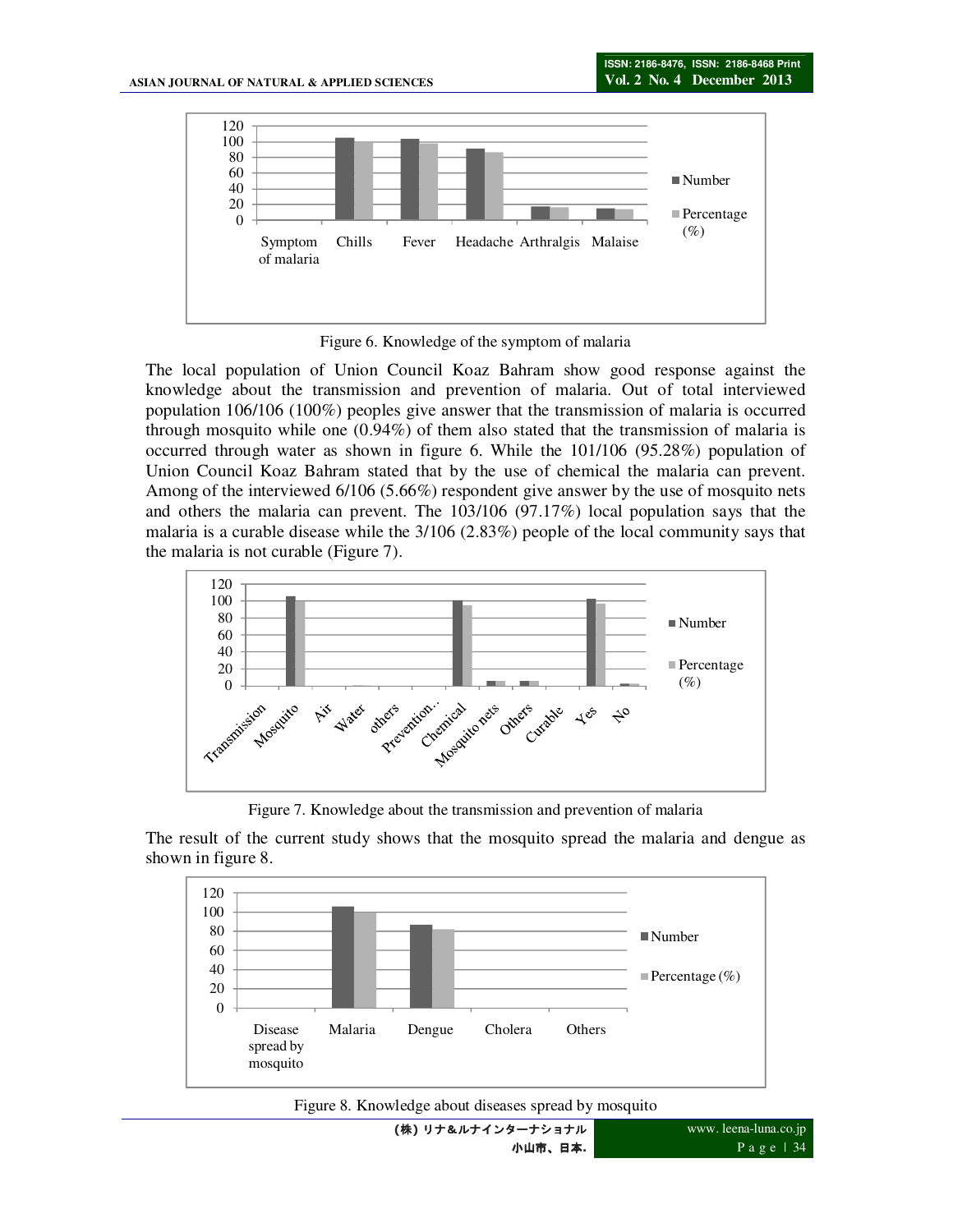The local community of the Union Council Koaz Bahram also shows good response about the general knowledge of malaria (Figure 8). The 3.77% know the one source of mosquito while the 25.47% know two sources while the 64.16% have known three or more than three sources of mosquito. The 6.60% people don't know about the mosquito sources. The 35.85% people of the community know two parts of the body (i.e hand, feet, face etc) where the mosquito bite while the 64.15% people know three or more than three parts of the body where the mosquito bite (Figure 9).



Figure 9. Knowledge about source and where the malaria bite

Where the seasons concern the 104/106 (98.11%) show that the malaria is common in summer as compared to other season. While the 100% respondent stated that the government and non government organization never spray and not arrange the seminar etc in the Union Council Koaz Bahram. The 77/106 (72.64%) people of the local population suggested that the future probability of malaria spread have high chances while, the 29/106 (27.36%) people of the local population response to future probability of malaria spread have little chances (Figure 10).



Figure 10. Seasonal occurrence and future probability of malaria

The sources of information are varying among the local population of the community. Of the total respondent stated that nor ever spray by the government and non government organization and nor arrange the seminar etc on malaria as shown in figure 11.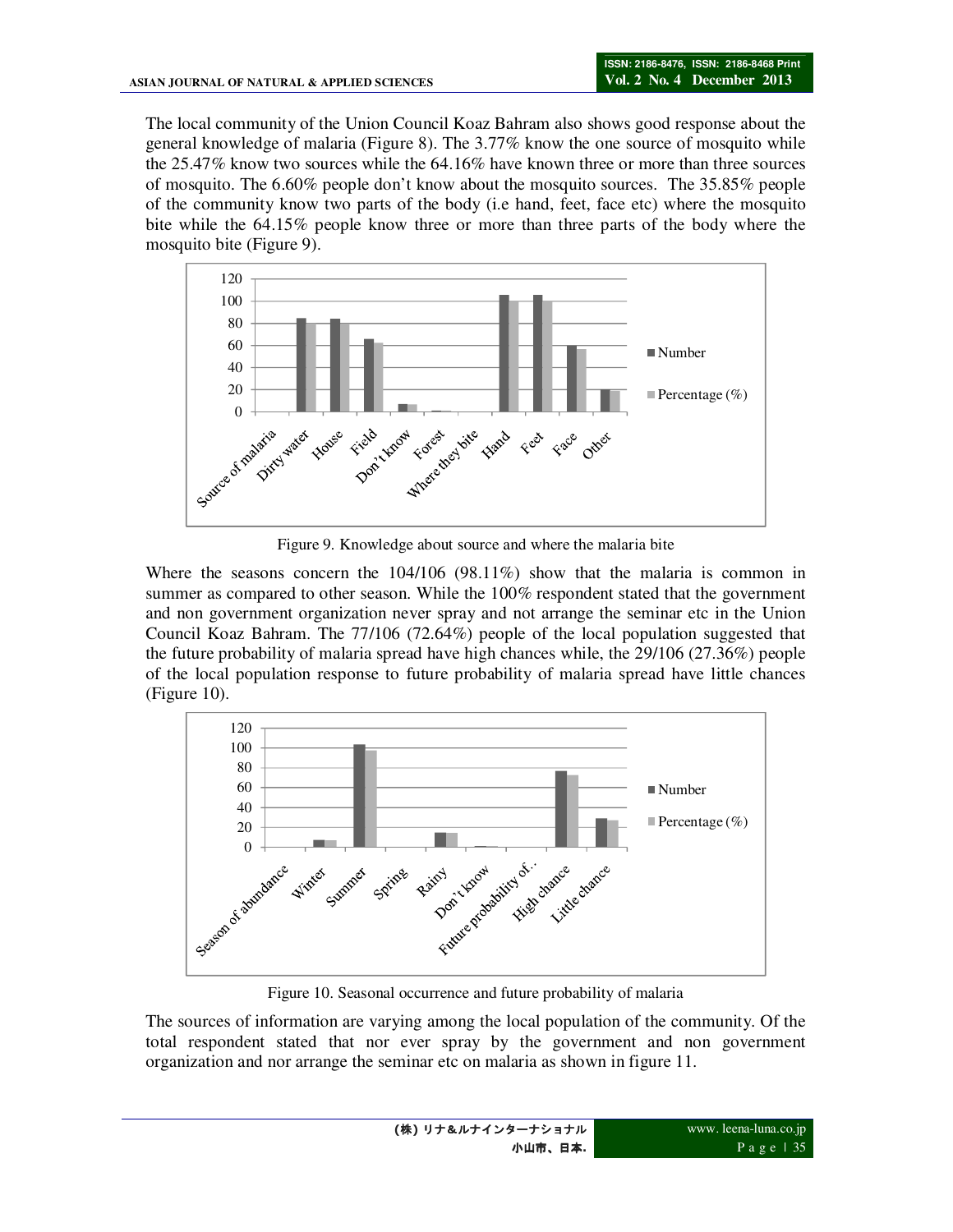

Figure 11. Government role and source of information

The result of the present study show that the illiteracy rate among respondents was high (42.45%), 31.15% had an intermediate school education level. The result is comparable with Hanafi-Bojd *et al.,* (2011) reported (44.2%) illiteracy level in Bashagard district in northeastern Hormozgan Province, southern Iran. The illiteracy can affect the success of control programs. There is a direct correlation between literacy levels with practice. Among the local population the knowledge about malaria transmission routes was good. Of the total respondent the 100% transmission of malaria is occurred through mosquito. This level was 34% in Zanzibar (Alilio and Bammek, 1998), 73% in Vietnam (Anh *et al*, 2005), 48.8% in Ethiopia (Paulander *et al.*, 2009) and 99.7% in Swaziland (Hlongwana *et al*, 2009). The (94.34%) knew three or more than three symptom of malaria the result is comparable with other (Hanafi-Bojd *et al.,* 2011; Paulander *et al.*, 2009). Most of the respondents in the present study believed chemical use could protect them against malaria infection. In our study only 5.66% population believed the use of mosquito nets prevent the malaria. These rates need to increase by the use of education.

# **CONCLUSION**

From the present study it was concluded that the local population of Union Council Koaz Bahram have high illiteracy level which can affect the control program. The local populations were familiar with the symptoms of malaria, sources of mosquito, mode of transmission and also have general knowledge about the malaria.

## **Competing interests**

The author contributing equally and declare that they have no competing interests.

# **ACKNOWLEDGMENTS**

The authors are thankful to the local population of Union Council Koaz Bahram for their cooperation in the study.